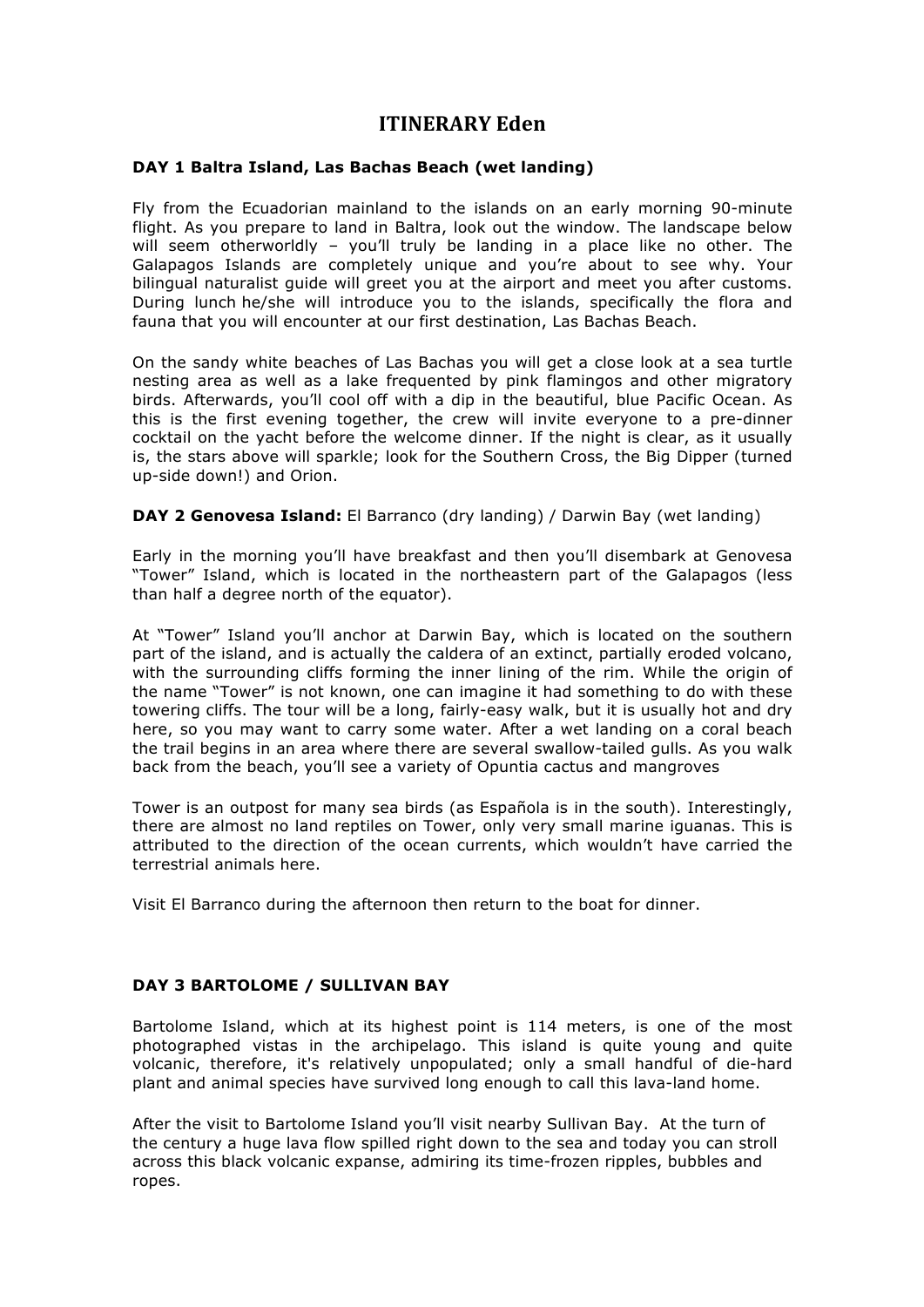### **DAY 4 DAPHNE / BLACK TURTLE COVE / CERRO DRAGON**

Early in the morning you'll arrive to Daphne Island, a cone formed by the accumulation of volcanic ash, which is home to thousands of birds such as blue footed boobies, frigate birds, tropic birds, and many more. We wont go ashore here, but we'll navigate around this volcanic cone, so binoculars are recommended to get a good look at the birds. Daphne has been a great research site on which many scientists have spent years studying the behavior of Darwin's finches.

After this visit you'll move on to our next site, Black Turtle Cove, which is a red mangrove lagoon on Santa Cruz and is a nursery for many sharks and rays. It's also a great location to observe mating turtles around this time of year. You'll see large groups of resting White-Tip Reef Sharks, schools of Golden Rays and Spotted Eagle Rays, and a few juvenile Scalloped Hammerhead Sharks and Black-Tip Sharks. The water very calm so we often used paddles instead of the loud panga engines to move around the area.

After lunch you'll navigate for a couple of hours to Cerro Dragon, where you'll make a dry landing on lava rocks. Cerro Dragon is a small bay on the west coast of Santa Cruz and got its name from the many land iguanas that live in the area. Land iguanas are endemic to the Galapagos Islands where they have found good mating and nesting areas.

### **DAY 5 Santa Cruz Island (dry landing)**

Charles Darwin Station. After breakfast you'll sail to Santa Cruz Island, where you'll visit the world-famous Charles Darwin Station, a non-profit institution that dedicates itself to studying and protecting the flora and fauna of the Galapagos. This is one of the best places to see land tortoises, including Lonesome George, the last survivor of his subspecies.

Then you'll visit the station's Tortoise Rearing Center. Here you can find baby, hand-sized tortoises, between the ages of one and five, and marvel at how they achieve such large sizes as adults (500 lbs. or more!). Galapagos tortoises are believed to have a lifespan of over 100 years, so the young ones have a long life ahead of them as long as they receive the protection they need.

Aside from the Station headquarters, Santa Cruz Island is home to the largest town and economic center of the Galapagos, Puerto Ayora. In this portside town you can buy souvenirs (postcards, t-shirts, books, etc.) of the islands. Check out the unique Galapagos ceramic shop near the entrance of the Charles Darwin Station.

After shopping in Puerto Ayora and lunch on the boat (guests may dine in town if they desire), you'll explore the upper region, "parte alta" of the island, which is a moisture-rich area with fertile volcanic soils. You'll learn about the vegetation and animal life of this zone, often strikingly different than that found at lower elevations.

Darwin's Finches, Yellow Warblers, and Bright Red Vermillion Flycatchers will fly in and out of the moss-covered trees. From this high vantage point you'll be treated to beautiful views of the surrounding archipelago.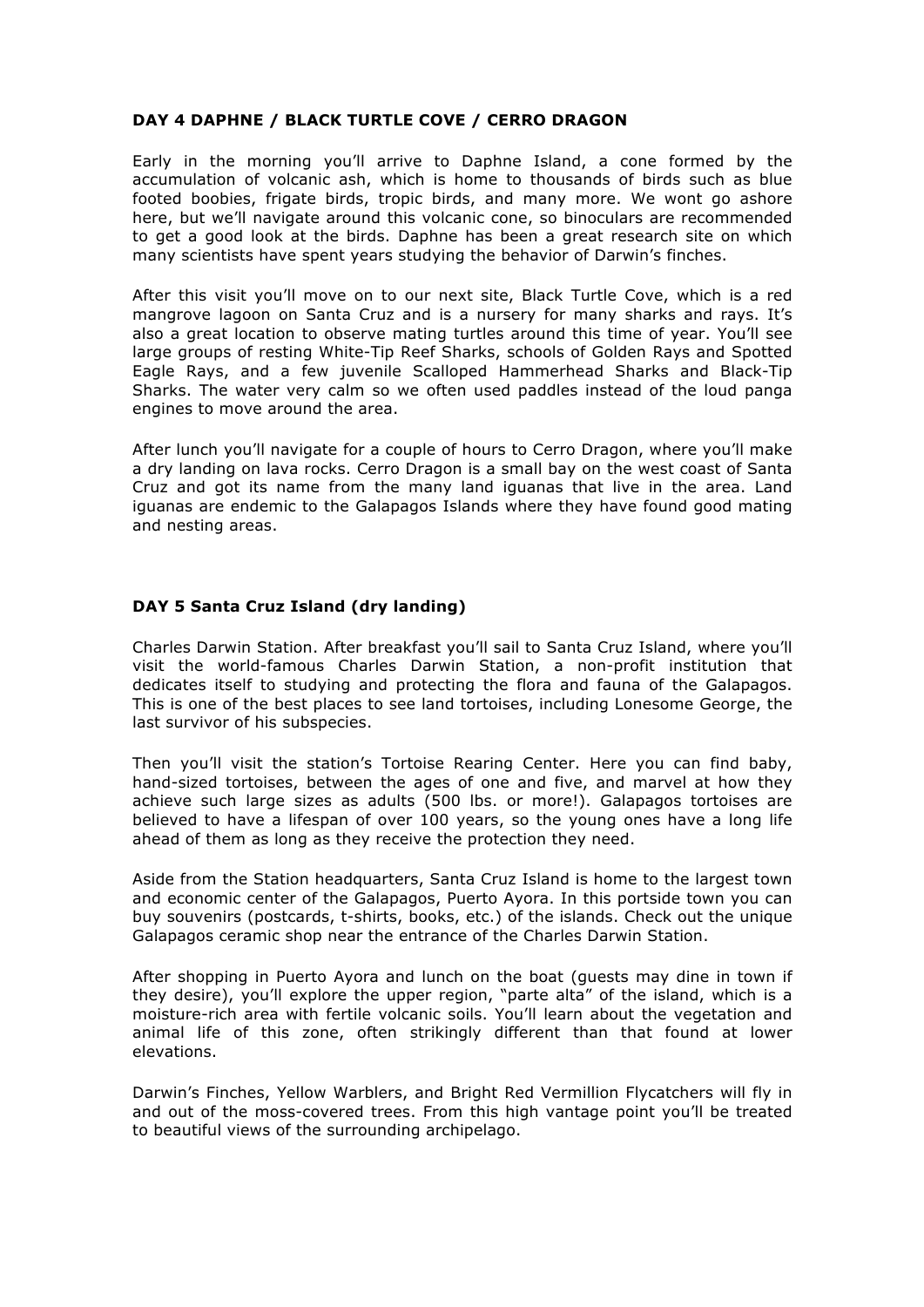In the late afternoon you'll return to town. For those who wish to check out the nightlife, this is your chance; the boat will be docked in port most of the night.

#### **DAY 6 Floreana Island: Cormorant Point (wet landing), Corona del Diablo (wet landing), and Post office bay (wet landing)**

When you wake up and look out your porthole on Day 6 you will see Floreana, one of the greenest islands in the archipelago. Ask your guide to tell you about its mysterious history laden with rumors of witches, murderous baronesses, blackmail, and dubious disappearances.

Your first stop is Punta Cormorant, where you'll follow a footpath to a lagoon inhabited by flaming-pink flamingos. You will also pass by Carolina Beach, a Sea Turtle nesting area and a superb spot for watching sea birds and sea rays.

Back on the yacht, you'll skirt the island's coast until you arrive at La Corona del Diablo (the Devil's Crown), a sub-marine crater that offers some of the most spectacular snorkeling in the Galapagos. This is a great spot for seeing the wide array of tropical fish, many endemic to the islands, including purple sea stars and spiky sea urchins. The crater's most thrilling undersea creatures, however, are the white-tipped sharks. As with most of the creatures in the Galapagos they are unperturbed by your presence, so you can swim in their company freely and fearlessly.

After returning to the boat for lunch you'll sail on to Post Office Bay, where the islands' original post office (really only a wooden barrel) was established in 1793. The current system still functions as it did three centuries ago: Visitors drop off unstamped letters and postcards AND pick-up whatever mail they can hand deliver themselves when they return home! (Try it, it actually works!).

### **DAY 7 Española Island: Suarez Point (dry landing) & Garner Bay (wet landing)**

Espanola is one of the most magical of all the islands. It is a place where the animals reign supreme and we humans are merely guests. As your dingy brings you to shore you'll see Sea Lion pups sunbathing with Marine Iguanas and Blue Footed Boobies nesting in between, and nearby may be a Galapagos Hawk. If it is Booby mating season watch the bonded pairs do the infamous Booby dance (if it's not mating season, ask your guide to demonstrate - after all it's their job to teach you about the local fauna!).

As you follow the footpath around the island, you will pass hundreds of Blue Footed Booby nesting sites including one colony of masked boobies.

There is a good chance you'll see the thief-like Frigate Bird (which has the habit of stealing other birds' food), as well as the stunning Red-Billed Tropicbird and the nocturnal Swallow-Tailed Gull. If it is the right time of the year (mid-April to December) you'll also encounter the giant Waved Albatross. Apart from a few pairs that breed on Isla de Plata, off the Ecuadorian mainland, all of the world's 12,000 Waved Albatross breed on Espanola Island. At the end of the breeding season, the entire population leaves the island and heads out to sea, where they spend years without touching land; four or five years may pass before the fledglings return to Espanola.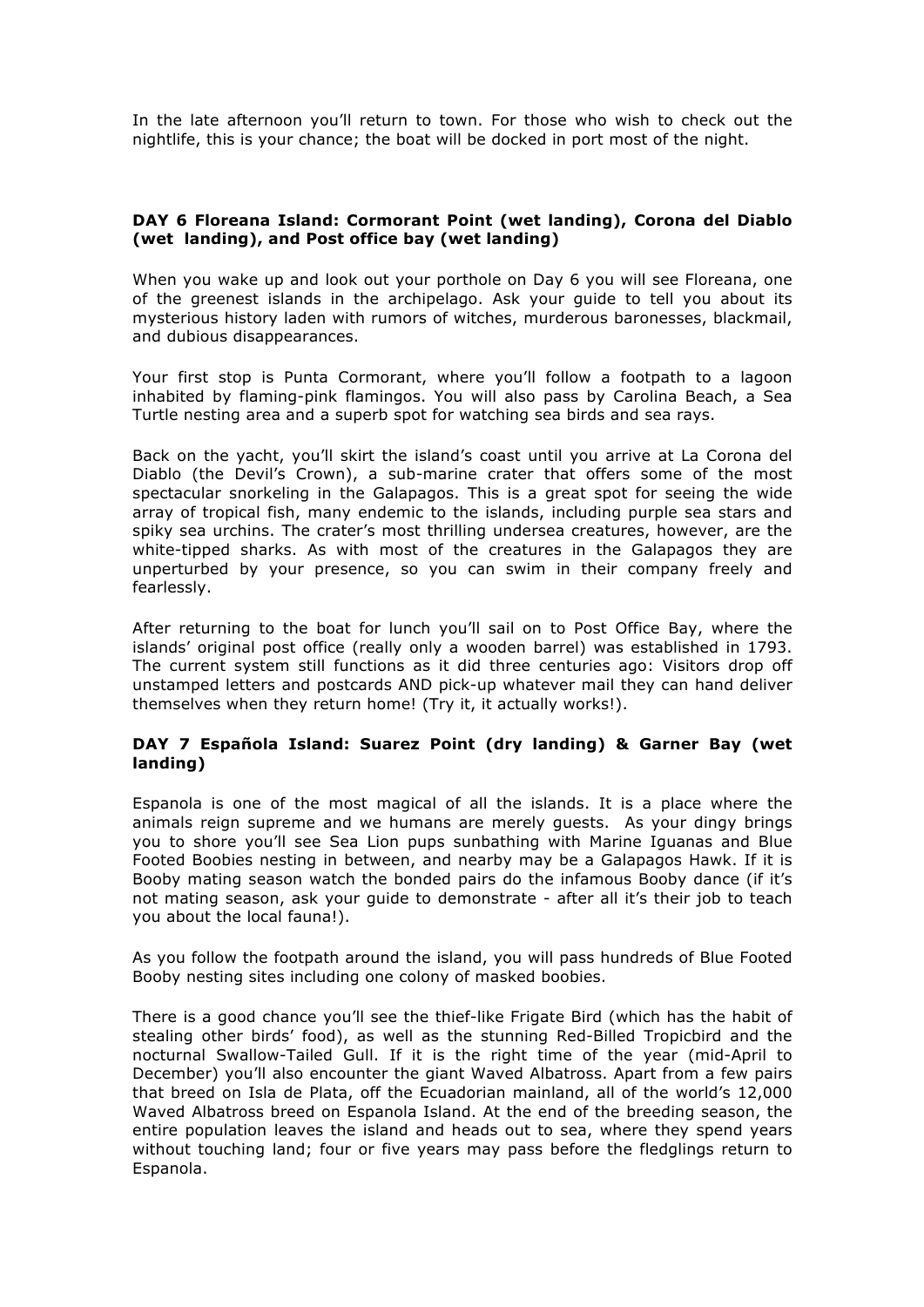As you make your way around the island you'll pass by El Soplador, a giant blowhole that explodes to heights reaching 25 feet. In the nearby tide pools you can often find lounging sea lions enjoying the blowhole's misty spray. Following lunch on board the yacht, you'll visit Garner Bay, a great place for sunbathing, swimming and snorkeling. Lionfish, Flycatchers, and Galapagos Hawks will keep you company as you relax under the rays of the evening sun. Dinner on the yacht completes your day.

### **DAY 8 SAN CRISTOBAL, KICKER ROCK / INTERPRETATION CENTER / ISLA LOBOS**

On your 8<sup>th</sup> day of visiting the Galapagos you'll arrive early in the morning to San Cristobal, the capital of the Galapagos. The first site will be Kicker Rock or Leon Dormido, a tuff volcanic cone that has been eroded by the wind and marine currents giving it the shape from the distance of a sleeping sea lion. This site is now home to Blue Footed Boobies and Frigate Birds amongst many others, which have turned this area into their nesting site. After navigating around Kicker Rock you'll continue on to the Interpretation Center in Puerto Baquerizo, the local branch of the Galapagos National Park Service, where your guide will explain the formation of the islands, how the flora and fauna arrived and were established in Galapagos, as well as visit the corrals where there are several species of giant tortoises under the care of the National Park Service. Before taking the flight back to the mainland you will have some time to visit the town on your own for last minute shopping or people watching in the Galapagos.

For those of you arriving on that day, you will go from the airport straight back to the boat to show you to your accommodations. After lunch we'll navigat to Isla Lobos, a very small islet made of volcanic rocks that gets its name from the colony of Sea Lions (Lobo de Mar in Spanish) that live there. Here you can observe the behavior and interaction of Sea Lions living in a small community.

Night navigation to your next destination.

## **DAY 9 SANTA FE / PLAZAS**

After breakfast on the yacht, you'll continue to Santa Fe Island. Upon arrival to the island, you'll be treated to a noisy welcome from the local Sea Lion colony. Following your naturalist guide on the island paths you'll reach Santa Fe's main attraction, a towering forest of giant cacti. Scattered around the cacti trees you'll see a number of the island's indigenous sun-seekers: marine and land iguanas, the rainbow-streaked lava lizards and, if you're lucky, land tortoises - the namesakes of the islands. After the walk you'll dive into the salty sea and snorkel in the company of Sea Lions, Lion Fish and Sea Turtles. Finally, you'll return to the yacht for lunch.

After lunch we'll navigate to Plazas Island, where a large colony of Sea Lions lounge daily in the equatorial sun. Plaza also boasts excellent examples of typical Galapagos native flora such as the towering cacti "trees" that form the principal diet for both the Land Iguanas and the Cactus Finch. Other birds that may flutter by include Lava Gulls, Yellow Warblers and Red-Billed Tropicbirds.

#### **DAY 10 SANTA CRUZ / DARWIN CENTER / EL CHATO (Highlands)**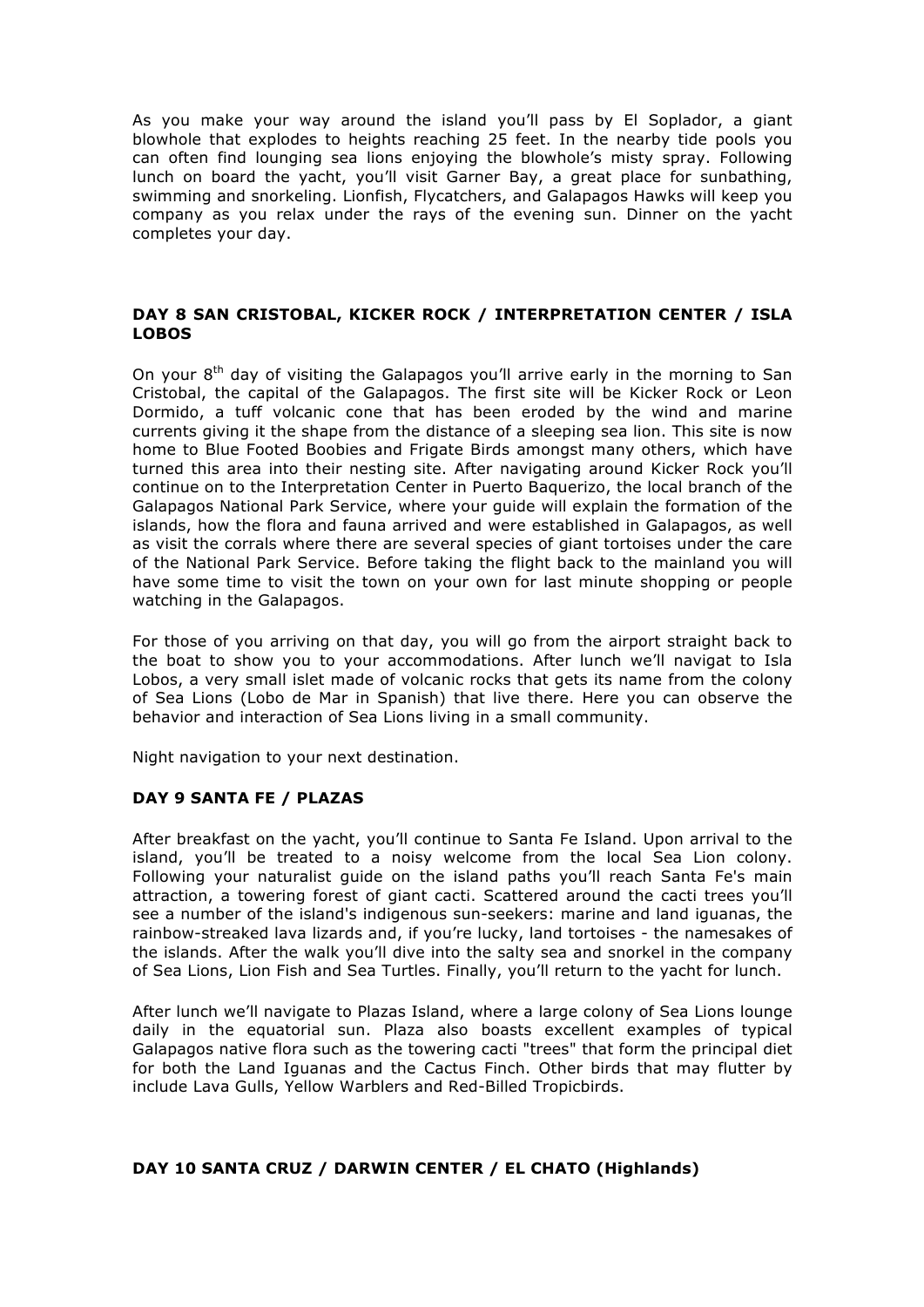Then you'll visit the station's Tortoise Rearing Center. Here you can find baby, hand-sized tortoises, between the ages of one and five, and marvel at how they achieve such large sizes as adults (500 lbs. or more!). Galapagos tortoises are believed to have a lifespan of over 100 years, so the young ones have a long life ahead of them as long as they receive the protection they need.

Aside from the Station headquarters, Santa Cruz Island is home to the largest town and economic center of the Galapagos, Puerto Ayora. In this portside town you can buy souvenirs (postcards, t-shirts, books, etc.) of the islands. Check out the uniquely Galapagos ceramic shop near the entrance of the Charles Darwin Station.

After shopping in Puerto Ayora and lunch on the boat (guests may dine in town if they desire), you'll explore the upper region, "parte alta" of the island, which is a moisture-rich area with fertile volcanic soils. You'll learn about the vegetation and animal life of this zone, often strikingly different than that found at lower elevations.

This area in the highlands is called EL CHATO which is a giant tortoises reserve, and one of the few places open to visitors where giant tortoises are found in their natural habitat interacting with the rest of the Galapagos life.

### **DAY 11 ISABELA ISLAND / PUERTO VILLAMIL / HUMEDALES / MURO DE LAS LAGRIMAS / CENTRO DE CRIANZA.**

Your first visit in the morning will take place in Puerto Villamil, one of the smallest towns in Galapagos, located right in front of a white sand beach. Puerto Villamil is one of the most beautiful spots in the islands. After a dry landing you will go to visit the humedales, which is a mangrove area with small brackish water lagoons that create the perfect environment for a small type of shrimp that serves as the food for the island's flamingos.

Following this visit you will be transported to El Muro de las Lagrimas or "The Wall of Tears." When the Ecuadorian government first took possession of the islands their main purpose was to harbor Ecuadorian prisoners; since there wasn't much for them to do they were forced to carry rocks to a far location and build a wall. which nowadays is know as The Wall of Tears.

After this visit you'll return to the beach for some relaxation before lunch on the boat. In the afternoon you'll visit the local branch of the Galapagos Park Service whose main purpose is to take care of the many species of giant tortoises that inhabit Isabela Island so that you can see the efforts made by the National Park Service to protect and increase the declining population of giant tortoises on this island.

Back on board and night navigation to your next site.

#### **DAY 12 PUNTA MORENO / ELIZABETH BAY**

After night navigation you'll arrive to Punta Moreno on the west coast of Isabela, a dry landing on a lava field. The vegetation found in this area is sparse and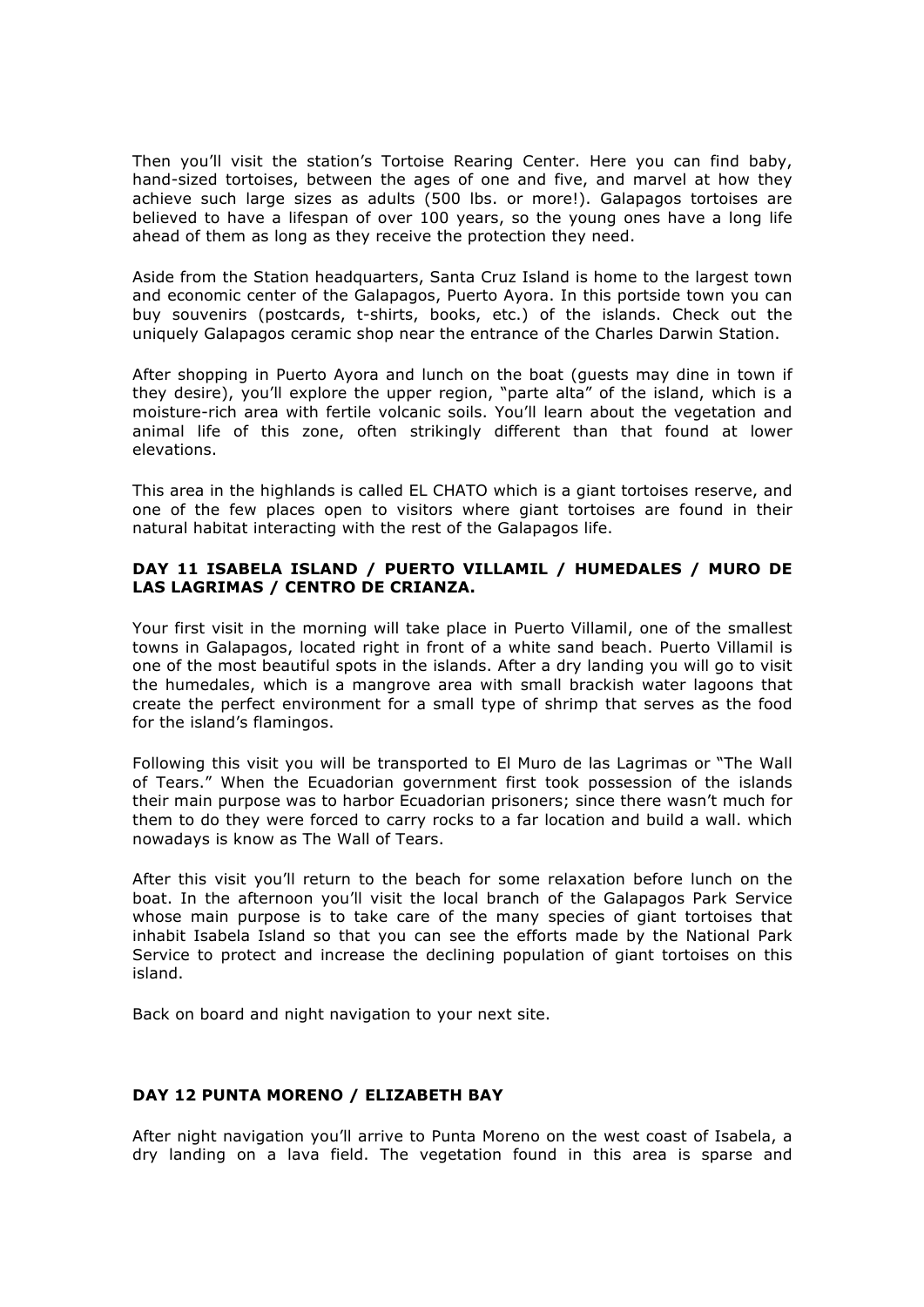concentrated mainly in the mangrove area and around the lakes. It should be noted that the three kinds of cacti are found here.

The main attractions at Punta Moreno are the coastal lagoons amid black lava flows where there are several species of birds. Here you'll have a panoramic view of three of the most active volcanoes in the Galapagos, which are Sierra Negra, Cerro Azul of Isabela Island and La Cumbre of Fernandina Island.

After lunch on board you'll continue on your way to Elizabeth bay, located on Isabela Island`s west shore, which is an excellent spot for observing marine life. You'll motor past a few islands where you can usually see Galapagos Penguins; this is one of the best areas to take their photos. A colony of these magnificent birds inhabit a rocky islet at the entrance to Elizabeth Bay.

We'll let our boat drift through a small passage lined with mangroves and eventually emerge into an enclosed cove. We'll turn the motor off and look in the sheltered waters for Marine Turtles, Rays, Flightless Cormorants, Sea Lions, and, circling overhead, Galapagos Hawks.

### **DAY 13 ISABELS CALETA TAGUS / FERNANDINA PUNTA ESPINOZA / ISABELA PUNTA VICENTE ROCA**

The visitor's site of Tagus Cove is located west of Darwin Volcano on Isabela Island. The entire distance of the trail is about 1800 meters. This was a favorite spot for pirates and whalers, and the tradition of inscribing the names of boats is a tradition still observed today. At the beginning of the walk, going up and passing the staircase, is a small cave where you'll find inscriptions dating to the 1800s.

The trail, mostly gravel, leads into the interior, along Darwin Lake. During the walk, you can see various land birds and we'll identify the characteristic vegetation of the arid zone. Finally, you'll see the lava fields of Darwin Volcano.

Back on board for lunch and a short navigation to Elizabeth Bay on Fernandina Island

Punta Espinoza is a narrow ledge of lava and sand that extends from the base of the volcano to the sea. There is a vivid description from Captain Benjamin Morrell who witnessed and recorded and eruption of Fernandina in the 1820's that probably gave rise to the Point. In 1975, there was an uprising, about 90 cm, which is why the pier built for landing can only be used during high tide.

Punta Espinoza is a place famous for its large colonies of Marine Iguanas as well as being the habitat of unique species like the Flightless Cormorant, the Galapagos Penguin, the Galapagos Hawk, and the Galapagos Snake, among others. It's an ideal place to observe the lava cactus (Brachycerus Nesioticus), which grow on young lava and survive with little water.

After visiting Fernandina you will start the navigation to the central part of the Galapagos and on the way you'll see Punta Vicente Roca, a mostly eroded volcano which now is a great site for seeing Blue Footed Boobies, Frigate Birds and other marine birds from the boat.

#### **DAY 14 JAMES BAY / RABIDA ISLAND**